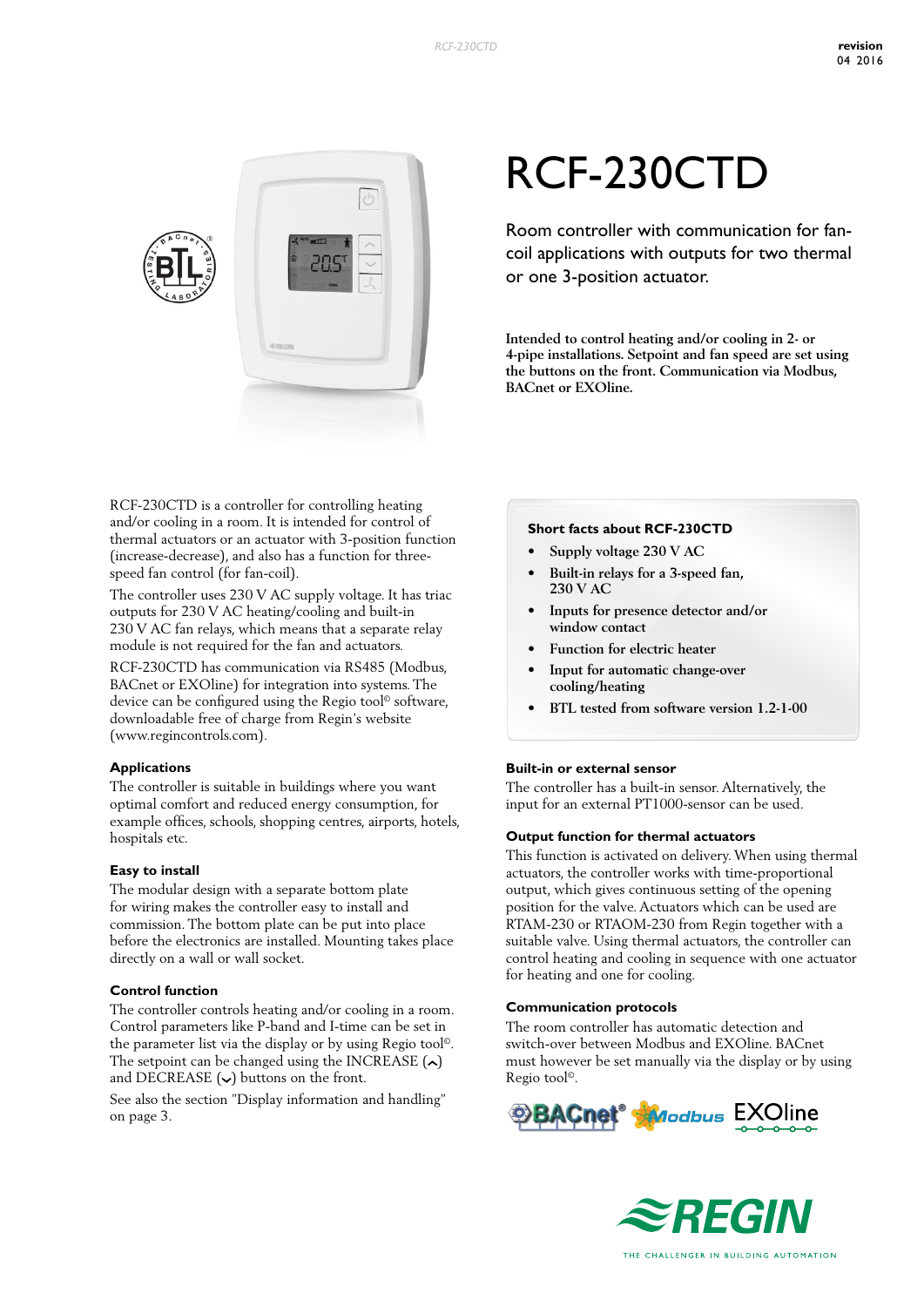#### **Output function for 3-position actuators**

This function can be configured to be used instead of the above factory setting via the display or by using Regio tool© When using an actuator with 3-position function, RCF-230TD will control it using an increase-decrease signal, in order to achieve continuous opening of the valve that varies with the temperature requirement. For optimal function, the correct running time for the actuator should be set in the controller (factory setting = 120 s). An actuator with 3-position function can only be used in 2-pipe systems or when only controlling a cooling or a heating valve.

#### **Function for control of electric heater**

RCF-230CTD has a function for pulse/pause control of electric heaters, similar in operation to control of a thermal actuator. When using an electric heater, the fan will run for an additional 2 minutes after the heater has been shut down in order to cool the heater.

When an electric heater is used, an external unit (such as PULSER-ADD or a solid state relay) must be connected between RCF-230CTD and the heater.

NOTE: RCF-230CTD has no indication capable of showing if the fan breaks or if the heater should overheat. This requires all connections to be made externally. An overheating protection or similar can be used to cut the supply voltage.

#### **2- and 4-pipe installations**

In 2-pipe installations, the same water system is used for heating as for cooling. Chilled water circulates through the system during summer and heated water during winter

When RCF-230CTD is configured for a 2-pipe system, output DO4 is used for controlling heating or cooling (depending on the season (fluid temperature)) via an actuator, a valve or similar (change-over function). When using an actuator with 3-position function, it is connected to DO4 and DO5 for increase-decrease function.



In 4-pipe installations, there are two separate water systems for heating and cooling with separate valves. The controller uses two outputs for control of heating and cooling in sequence with two thermal actuators.



#### **Automatic cooling/heating change-over**

RCF-230CTD has an input for change-over which is used when the controller is configured for 2-pipe installations. It sets output DO4 to operate with heating or cooling function depending on the fluid temperature (season).

The change-over input can be connected to a potential-free relay contact or a PT1000-sensor.

The input function for the relay contact can be set to normally open (NO) or normally closed (NC). If the change-over input is not used, we recommend that it is left disconnected and set to NO (factory setting).

When using a sensor, it must be mounted so that it can measure the temperature on the supply pipe to the coil. To ensure satisfactory function, the system must also have continuous primary circuit circulation. Using a sensor, the output function is set to heating when the fluid temperature exceeds 28°C and to cooling when the temperature falls below 16°C.

At heating function "HEAT" is shown in the display and at cooling function "COOL" is shown.

When using an electric heater while change-over is set to heating, RCF-230CTD will work using the sequence heating/heating, where DO5 will be activated first.

If no change-over sensor is connected, the controller will work using the sequence heating/heating. If wishing to add cooling to the sequence, the mode must be changed manually.

#### **Occupancy detection for saving energy**

By connecting an occupancy detector or a keycard switch (in hotels) to a digital input, you can alternate between Comfort and Economy mode. This way, the temperature is controlled from requirement, making it possible to save energy while maintaining the temperature at a comfortable level.

Using occupancy detection, you can delay activation and/ or inactivation of Comfort mode to avoid switching mode if someone temporarily enters or leaves the room.

A window contact can be connected to either digital input 1 or universal input 1. The window contact will set the controller to "Off" mode if a window is opened, thereby minimising energy consumption.

#### **Operating modes**

There are four different operating modes, Comfort, Economy (Standby), Off and Window. Switching between these modes is performed locally or via the SCADA system.

**Comfort:**  $\bigstar$  is shown in the display and the room is in use. The temperature is held at the comfort level with a deadband (DB) between activation of heating and cooling.

**Economy (Standby):** "Standby" is shown in the display. The room is in an energy saving mode and is not used at the moment. This can for example be during nights, weekends, evenings etc. or during daytime when there is no one in the room. The controller is prepared to change operating mode to Comfort if someone enters the room. Heating and cooling have freely adjustable setpoints.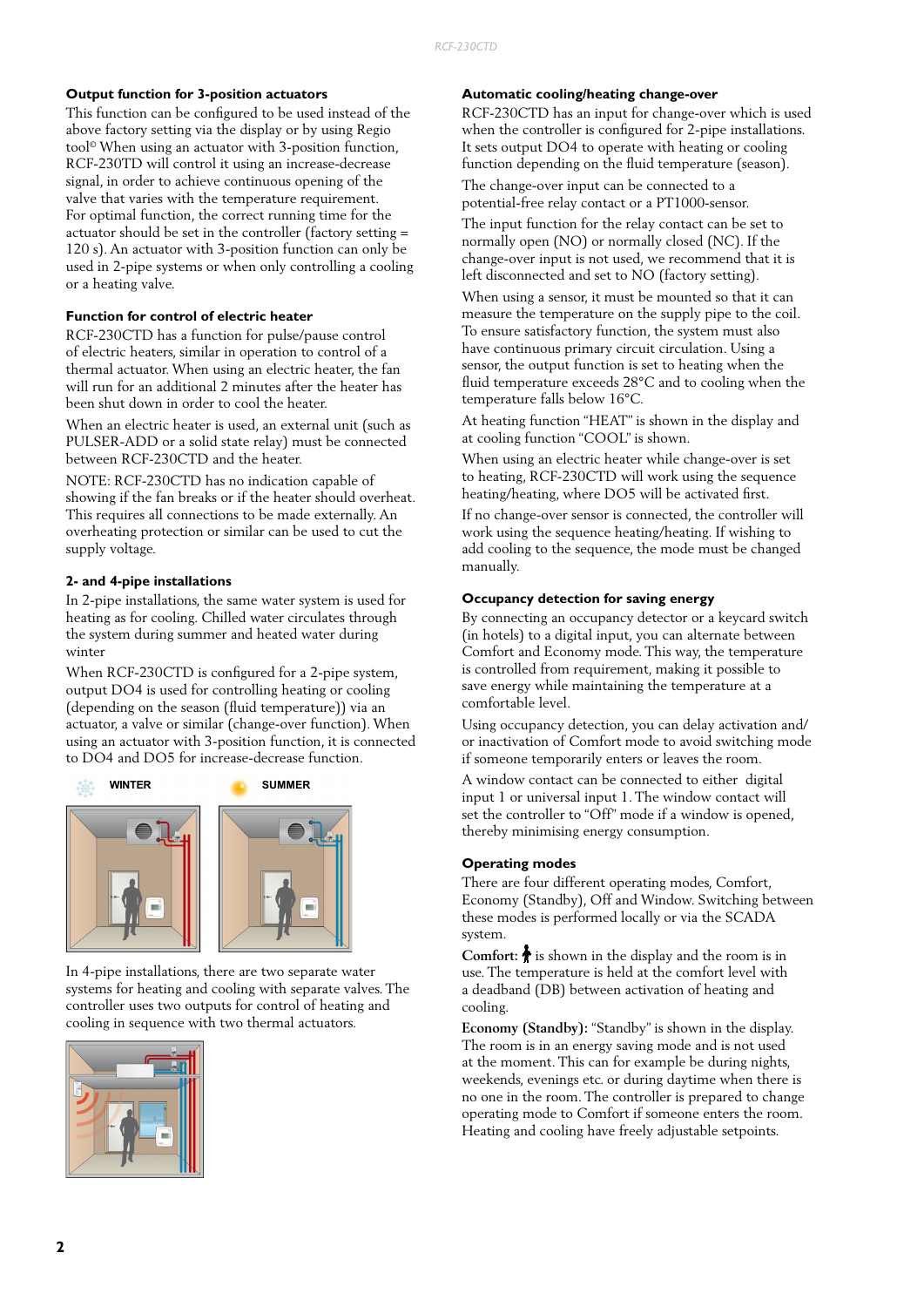**Off:** "Off" is shown in the display and the backlight is switched off. The controller neither heats or cools and the fan stops (except if mould protection has been selected or cooling of the electric heater is active, in which case the fan will keep running). Off mode is selected by pressing the On/Off button.

 $Window:$  $\Box$  is shown in the display and the controller is in off mode, neither heating or cooling and the fan stops (except if mould protection has been selected or cooling of the electric heater is active, in which case the fan will keep running).

#### **Fan speed control**

The current fan speed is shown in the display and can be set manually to  $Low\rightarrow Medium\rightarrow High\rightarrow Auto$  by pressing the fan button. In Auto mode, fan speed is controlled by the controller output.

When there is no heating or cooling demand in the Auto position, the fan will run at its lowest setting. This function can be changed to make the fan stop when there is no heating or cooling demand. The fan is also deactivated when in modes Off and Window. However, it will continue to run if mould protection has been configured.

If the fan has been configured to not be affected by controller output, the "AUTO" option will not be shown when pressing the fan button.

#### **Mould protection**

When this function has been configured, the fan will run at a minimum of the lowest speed setting, circulating air in the room so as to minimise the risk of mould growth in the fan-coil unit. The function is deactivated on delivery.

#### **Automatic valve exercise**

To ensure proper functionality, the controller has a function for valve exercise, even during periods when they are not in use. At regular intervals the output is overridden to close for a moment in order to open and close the valves. The exercise interval can be set individually for heating and cooling. The exercise function can also be inactivated if desired.

#### Display information and handling

The display has the following indications:



The display is handled using the buttons on the controller:



#### **On/Off button**

By pressing the On/Off button, RCF-230CTD will switch between Off mode and Comfort/Economy mode.

#### **Setpoint buttons**

The INCREASE and DECREASE buttons are used to change the setpoint value. The basic setpoint can be changed within adjustable min./max. limits.

#### **Fan button**

By pressing the fan button, the fan speed is set to to Low, Medium, High or Auto.

#### **Blocking**

The buttons of the controller, the configuration menu and the manual fan control can all be blocked in order to prevent settings from being changed by unauthorized individuals.

#### **Configuration**

The factory settings can be changed by using the display and buttons on the controller, or alternatively by using Regio tool©.

The parameter values are changed with the INCREASE and DECREASE buttons and changes confirmed with the On/Off button.

The parameter list can be found in the instruction for RCF-230CTD and in the manual for RCF.

#### **Display configuration**

The desired contents of the display can be configured via the parameter list. There are four alternatives:

- 1. The actual value is normally shown. The setpoint is shown when it is changed using the INCREASE and DECREASE buttons.
- 2. The actual value is normally shown. The setpoint displacement is shown when it is changed using the INCREASE and DECREASE buttons.
- 3. The setpoint value is shown (factory setting).
- 4. The setpoint adjustment is shown.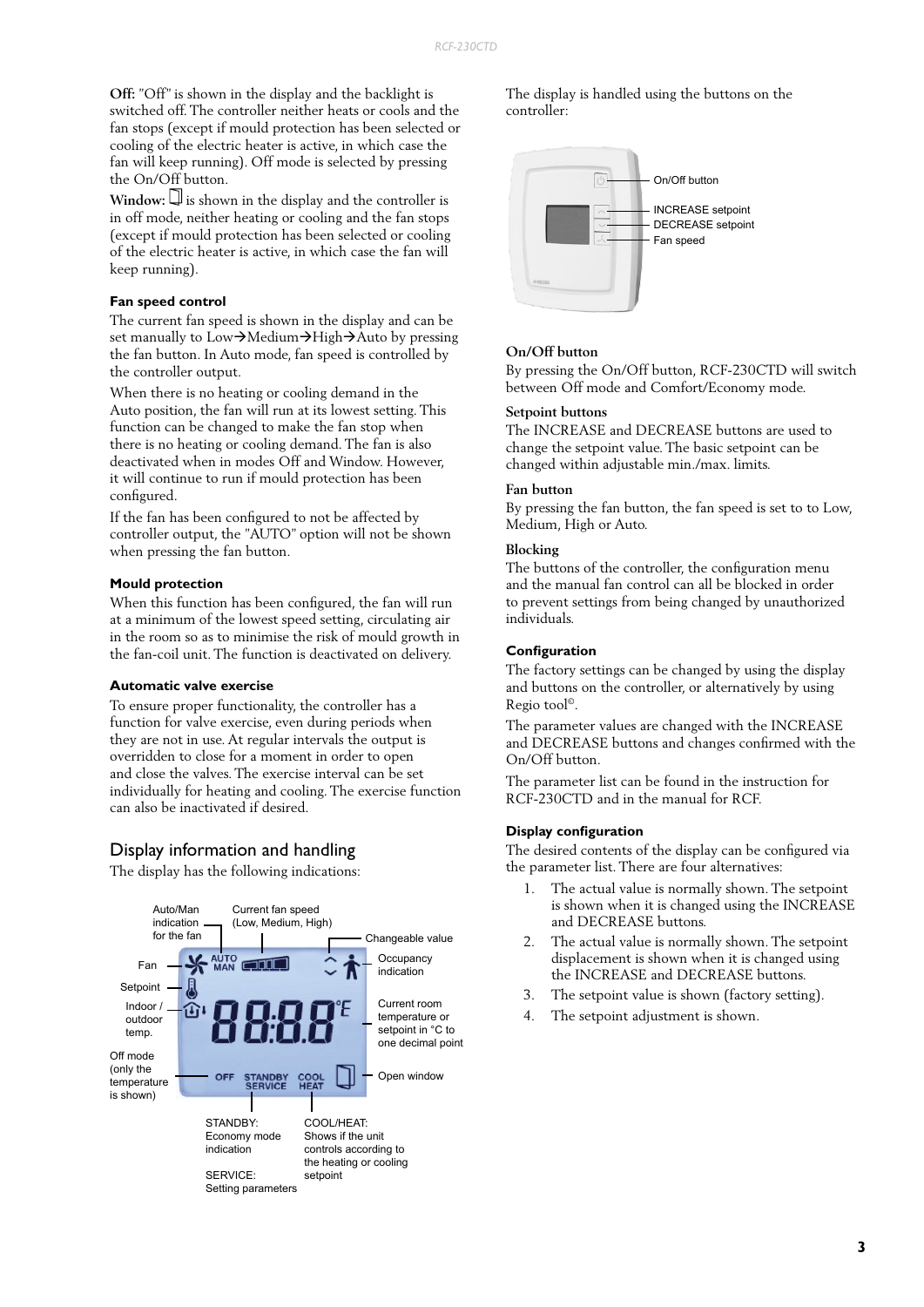# Control principles

#### **Control principle at cooling function, 2-pipe installations**

During control of cooling, the output starts to increase when the temperature has exceeded the setpoint value.



#### **Control principle for heating function, 2-pipe installations**

During control of heating, the output starts to increase when the temperature has fallen below the setpoint value.



#### **Control principle in 4-pipe installations**

In order to minimise energy consumption at Comfort mode, neither heating nor cooling is used when the temperature lies within the deadband. The heating output is activated when the temperature has fallen below the set value for the deadband. The cooling output is activated when the temperature has exceeded the set value for the deadband. The deadband is divided into two equal parts with one part below and one part above the setpoint. See the figure below.



The above figure of the control principle show the corresponding requirement of the controller function. This requirement is recalculated by the controller to a value for the actuator output, depending on the selected output function.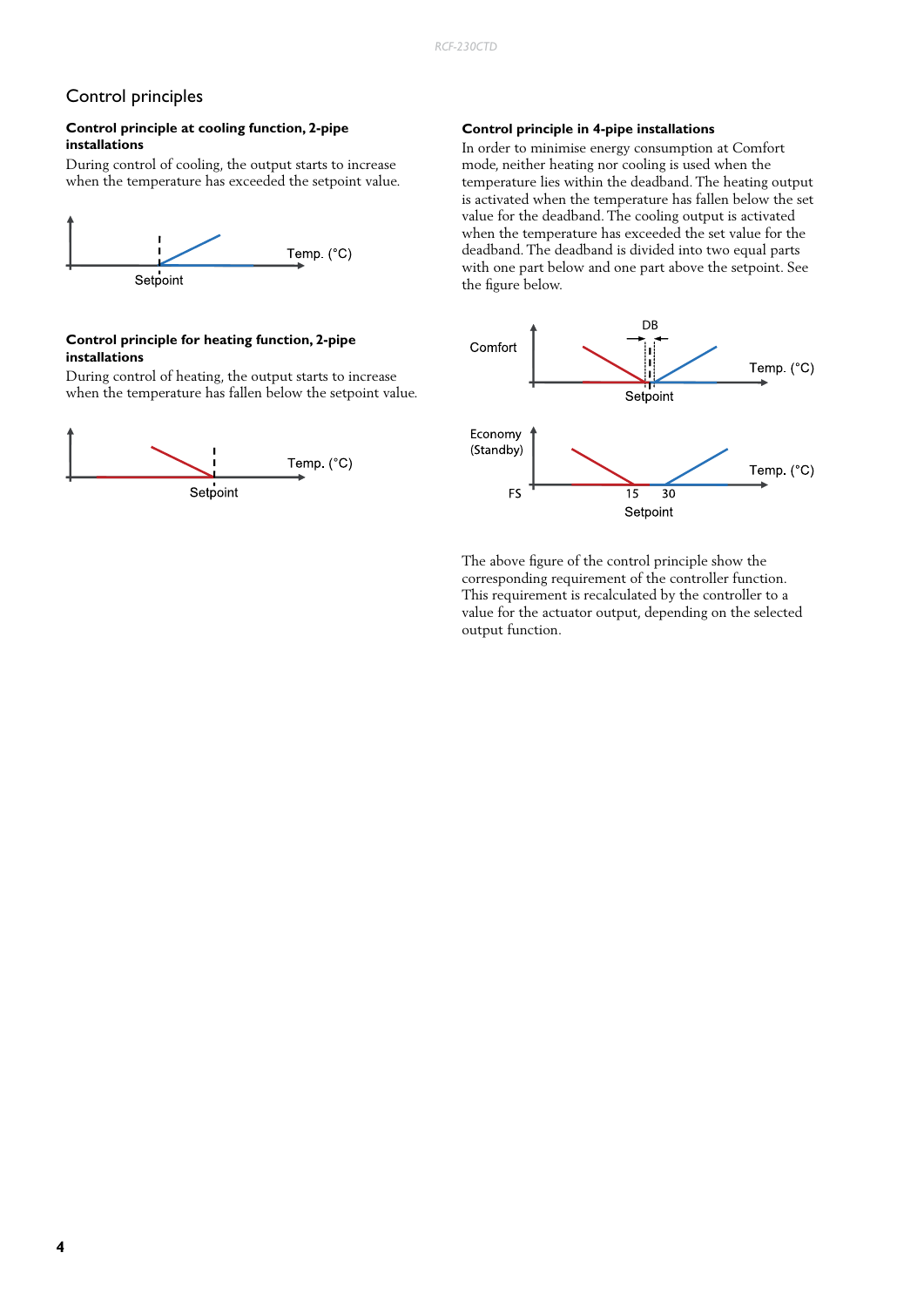### Technical data

Supply voltage  $230 \text{ V AC } \pm 10 \%$ , 50/60 Hz Power consumption 3 W, class II construction<br>Ambient temperature 0...50°C Ambient temperature Storage temperature -20...+70°C Ambient humidity Max. 90 % RH Protection class IP20 Communication RS485 (Modbus or EXOline with automatic detection/switching), or BACnet Modbus 8 bits, 1 or 2 stop bits. Odd, even (FS) or no parity. BACnet MS/TP slave and master Communication speed 9600, 19200, 38400 bps (EXOline, Modbus and BACnet) or 76800 bps (BACnet only) Pollution degree 2 Overvoltage category 3 Display LCD with backlight Built-in temperature sensor NTC type, measuring range 0...50°C Terminal blocks Lift type for max. cable area 2.1 mm<sup>2</sup> Material, casing Polycarbonate, PC Colour Cover Polar white RAL9010 Bottom plate Light grey Mounting Indoor, wall mounting, fits on a standard wall socket Dimensions (HxWxD) 120 x 102 x 29 mm Weight 0.18 kg **LVD, Low Voltage Directive / EMC emissions & immunity standards:** This product

#### **Inputs**

External sensor, AI1 PT1000-sensor. Suitable sensors are TG-R5/PT1000, TG-UH/PT1000, TG-A1/PT1000 and TG-K3-PT1000 from Regin. UI1 Change-over, potential-free contact or PT1000-sensor. Suitable sensor is TG-A1/PT1000 from Regin or window contact. Presence/window contact, DI1 Potential free contact. A suitable occupancy detector is IR24-P from Regin.

and of the Council.

conforms to the EMC and LVD requirements in the European harmonised standards

**RoHS:** This product conforms to the Directive 2011/65/EU of the European Parliament

EN 60730-1:2000 and EN 60730-2-9:2002. It carries the CE mark.

#### **Outputs**

Fan control, DO1, 2, 3 3 outputs for speed I, II and III, 230 V AC, max. 3 A fan-coil Actuator, DO4, DO5 2 outputs, 230 V AC, max. 300 mA (3 A initially) Communication RS485 (Modbus or EXOline) with automatic detection/switching Modbus 8 bits, 1 or 2 stop bits. Odd, even (FS) or no parity. BACnet MS/TP slave and master Communication speed 9600 bps (not changeable); communication variables are available in the manual for RCF, downloadable via Regins website (www.regincontrols.com).

#### **Settings**

|                                                                         | Possible settings                            | Factory setting (FS) |  |
|-------------------------------------------------------------------------|----------------------------------------------|----------------------|--|
| Basic setpoint                                                          | 550°C (0100°C with Regio tool <sup>®</sup> ) | $22^{\circ}$ C       |  |
| Internal sensor calibration                                             | $-1010K$                                     |                      |  |
| External sensor calibration                                             | $-1010K$                                     | 0K                   |  |
| P band<br>$1300^{\circ}C$                                               |                                              | $10^{\circ}$ C       |  |
| I-time                                                                  | 01000 s                                      | 300 s                |  |
| DB, deadband at Comfort                                                 | 0.110K                                       |                      |  |
| Installation type                                                       | 2- or 4-pipe or electric heating             |                      |  |
| Input DI1                                                               | Normally open (NO) or normally closed (NC)   |                      |  |
| NO or NC, when used as a relay contact input<br>Input UI1               |                                              | NO.                  |  |
| Output DO4<br>NO or NC                                                  |                                              | NC.                  |  |
| Output DO5                                                              | NO or NC                                     | NC.                  |  |
| Valve exercise<br>Individually settable for heating and cooling outputs |                                              | 23 hours interval    |  |
|                                                                         |                                              |                      |  |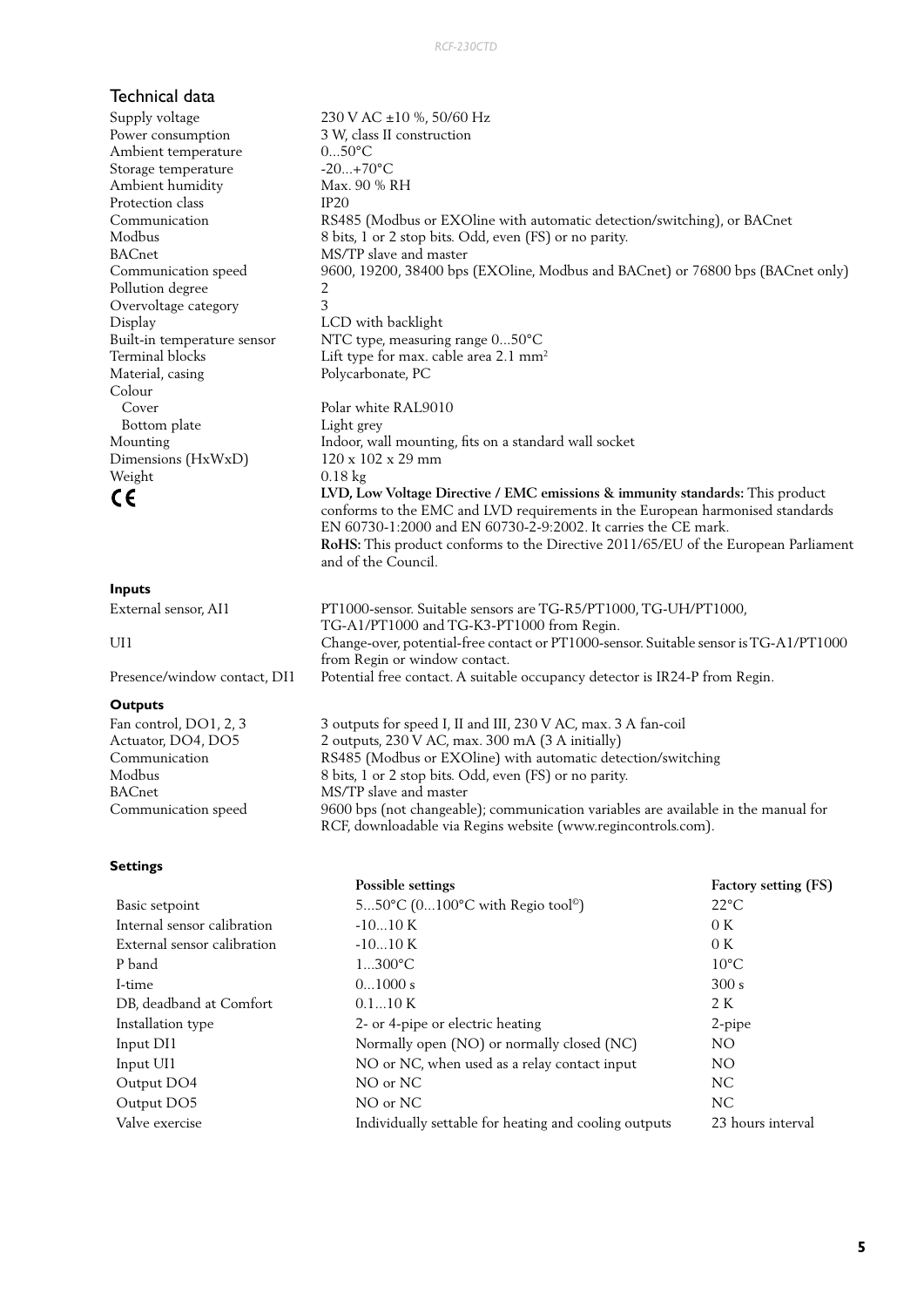# Wiring

| $10\,$ | L               | 230 V AC L                                                                                                  | Supply voltage                                                                                                              |
|--------|-----------------|-------------------------------------------------------------------------------------------------------------|-----------------------------------------------------------------------------------------------------------------------------|
| 11     |                 | Not connected                                                                                               |                                                                                                                             |
| 12     | N               | 230 V AC N                                                                                                  | Supply voltage (internally connected to terminal 13)                                                                        |
| 13     | N               | Fan-coil common / 230 V AC N                                                                                | Common fan-coil connector (internally connected to terminal 12)                                                             |
| 20     | DO1             | Fan-coil output 1 for fan control                                                                           | Relay, 230 V AC*, 3 A                                                                                                       |
| 21     | DO <sub>2</sub> | Fan-coil output 2 for fan control                                                                           | Relay, 230 V AC*, 3 A                                                                                                       |
| 22     | DO3             | Fan-coil output 3 for fan control                                                                           | Relay, 230 V AC*, 3 A                                                                                                       |
| 30     |                 | Not connected                                                                                               |                                                                                                                             |
| 31     | DO4             | Digital output 4 for heating/cooling or<br>opening with 3-point actuator                                    | Digital output. 230 V AC, max. 300 mA (3 A initially).                                                                      |
| 32     | CDO45           | Common $DO4$ & 5                                                                                            | Common connection for digital outputs 4 and 5                                                                               |
| 33     | DO <sub>5</sub> | Digital output 5 for cooling (or heating<br>when using alectric heater) or closing<br>with 3-point actuator | Digital output. 230 V AC, max. 300 mA (3 A initially).                                                                      |
| 40     | DI              | Digital input                                                                                               | Floating (potential-free) window contact or occupancy contact.<br>Configurable for NO/NC.                                   |
| 41     | Agnd            | Analogue ground                                                                                             |                                                                                                                             |
| 42     | AI              | Analogue input                                                                                              | PT1000, external room sensor or supply sensor                                                                               |
| 43     | UI              | Universal input                                                                                             | Change-over input, floating (potential-free) switch (configurable for NO/<br>NC) or PT1000, alternatively a window contact. |
| 44     | Agnd            | Analogue ground                                                                                             |                                                                                                                             |
| 50     | Agnd            | Analogue ground                                                                                             |                                                                                                                             |
| 51-52  |                 | Not connected                                                                                               |                                                                                                                             |
| 53     | A               | RS485-communication A                                                                                       |                                                                                                                             |
| 54     | B               | RS485 communication B                                                                                       |                                                                                                                             |

\*The sum of the current through DO1-DO3 is protected by a fuse



*Wiring diagram for thermal actuator Wiring diagram for 3-position actuators*